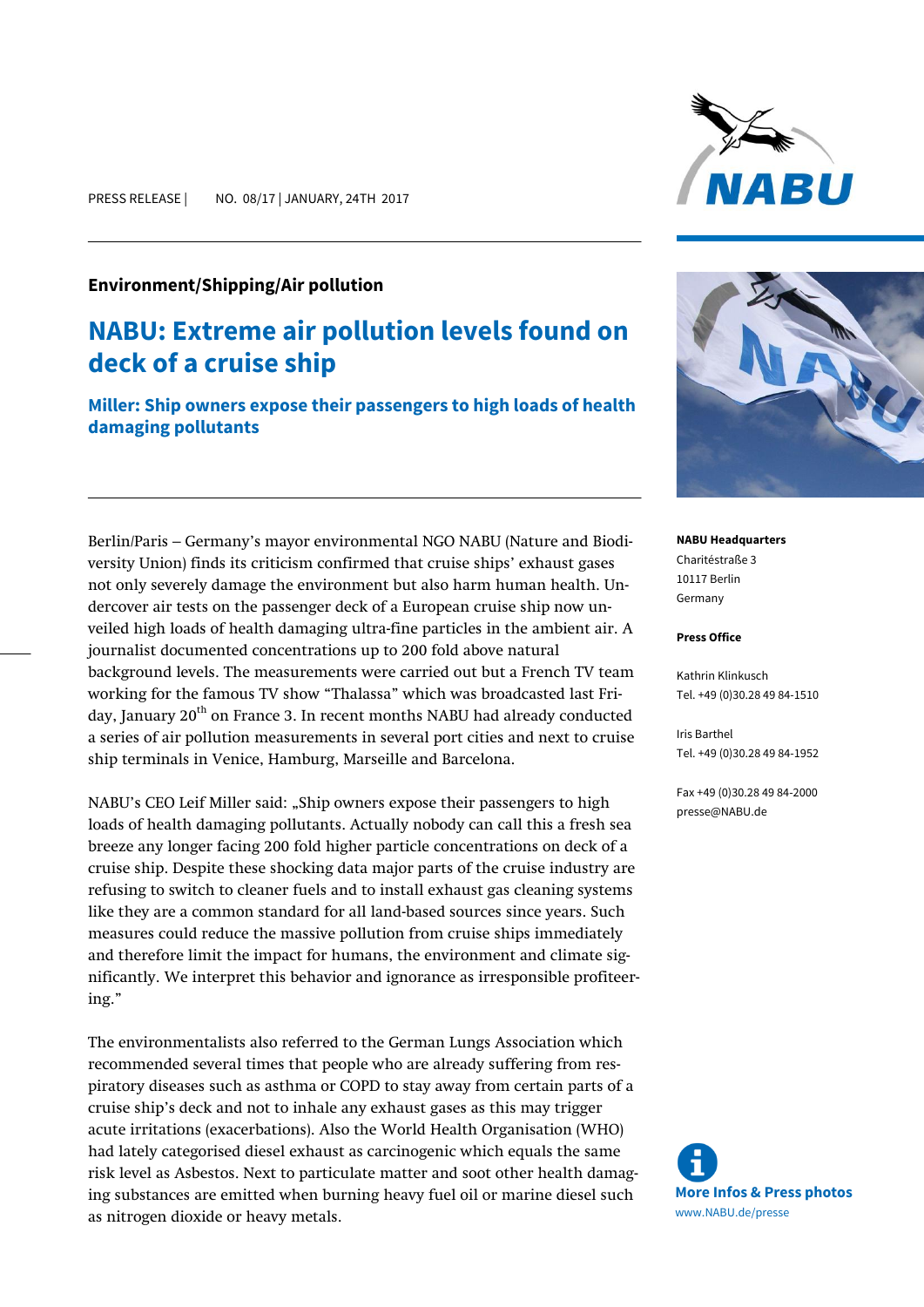NABU's transport policy officer Daniel Rieger said: "We were not surprised when we saw these new figures. It has been known for years that exhaust gases from ships contain high amounts of toxic air pollutants as these vessels sail on the dirtiest fuels available on the market and lack any filter systems. So far we have only been able to document the air pollution of ships on land, next to the cruise terminals for example, but neither we nor independend third-parties were allowed to do it on the ships in order to check the pollution there. This could be explained in a way that cruise operators may expect dramatic measurement results themselves. Here the question arises if the industry deliberately looks the other way."

Apart from that one could assume that the measurement results are no isolated case but most likely represent reality on board most cruise ships of the current fleet. This should be regarded as evidence of incapacity und raised the question which further proofs the cruise industry is waiting for before its taking long-overdue action. Public announcements alone were by far not sufficient here as for example German market leader AIDA Cruises promise to retrofit its whole fleet with particulate filters back in 2014 but still there is no proof a single system installed.



## table 1: Measurement results on board of a cruise ship

table 2: Comparison pollution level on deck and in clean air